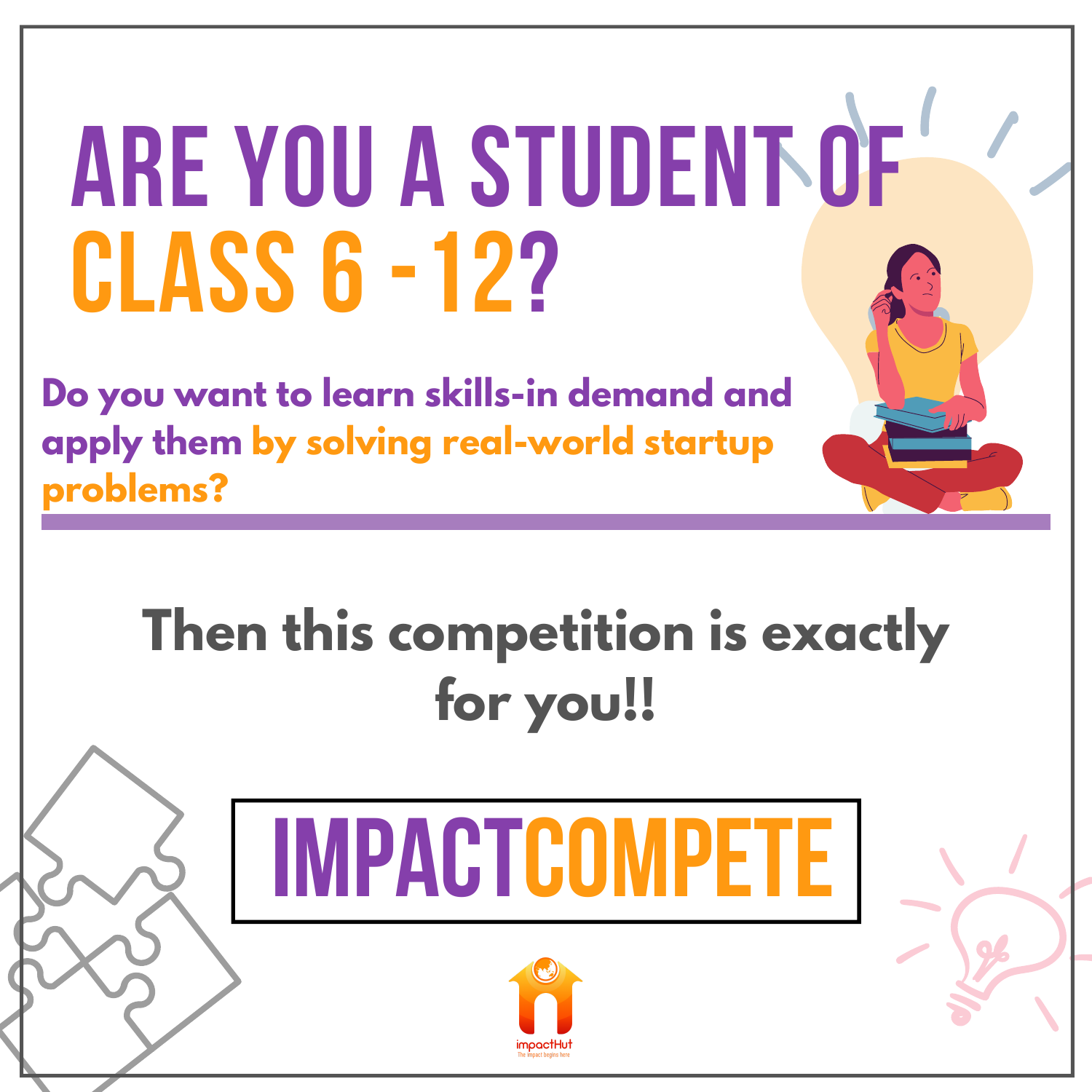

## **Participate and get a chance to win prizes up to ₹10,000**

### **Learn 21st Century Skills**

### **Solve exciting startup problems**

### **Solve real-life problems**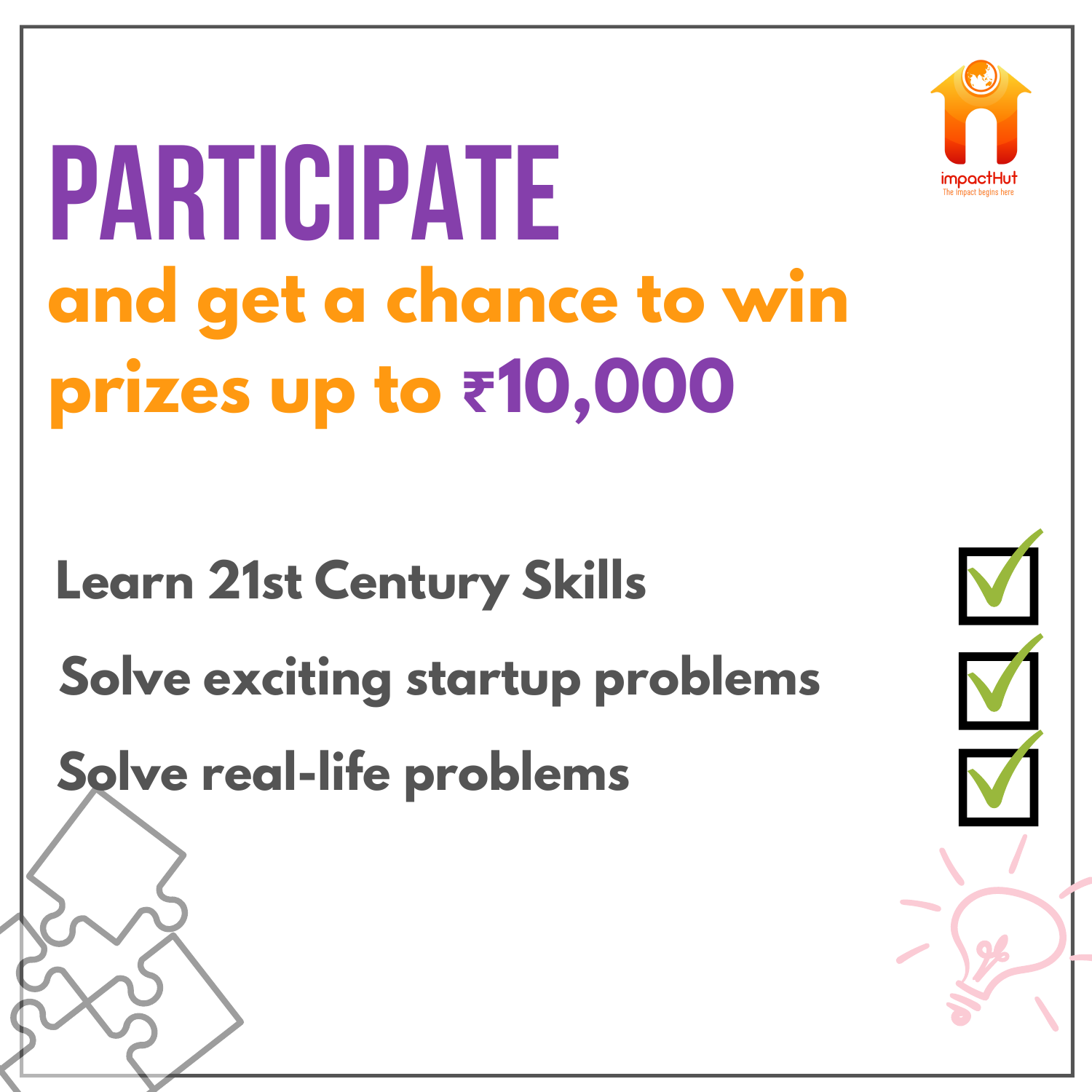



**incompete to the interpretent of the interpretent of the interpretent of the interpretent of the interpretent of the interpretent of the interpretent of the interpretent of the interpretent of the interpretent of the inte** DEC 26 Orientation/Icebreaker

**decomposity A fun way to kickstart the workshop! Play<br>a few games and get to know the others. A fun way to kickstart the workshop! Play a few games and get to know the others.** 

**utility** Growth mindset workshop DEC 26 Growth mindset workshop

**compete impactcompe**

**things.**<br> **and how you learn and achieve hard things. Learn how intelligence can be developed things.**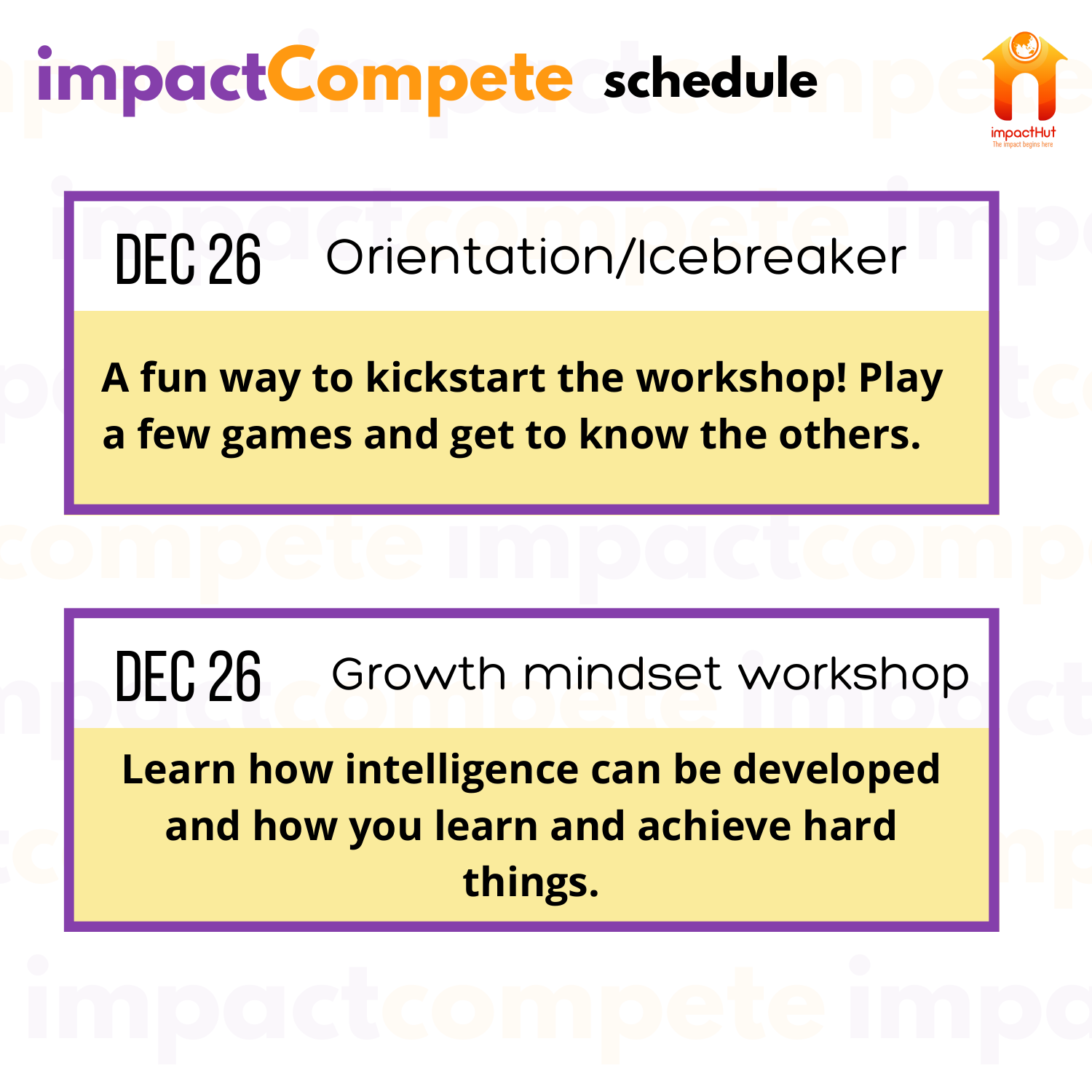



**incompete the Compact of Compact of Compact of Compact of Compact of Compact of Compact of Compact of Compact of Compact of Compact of Compact of Compact of Compact of Compact of Compact of Compact of Compact of Compact o** Problem Solving & Critical Thinking DEC 27

**decompatize with people, derive die in the competent of the competence of the competence of the competence of the competence of the competence of the competence of the competence of the competence of the competence of the competence of the competence of Learn to empathize with people, derive the root cause of problems, and analyze and solve them systematically**

### **bet 28** Business Model Canvas DEC 28 Business Model Canvas

**the solutions you've**<br> **interest of the solutions of the devised so you can implement it in the impact of the complete of the complete of the complete of the complete of the complete of the complete of the complete of the complete of the complete of the complete of the complete of the complete of the complete of the Learn to build sustainable business models around the solutions you've devised, so you can implement it in the real world**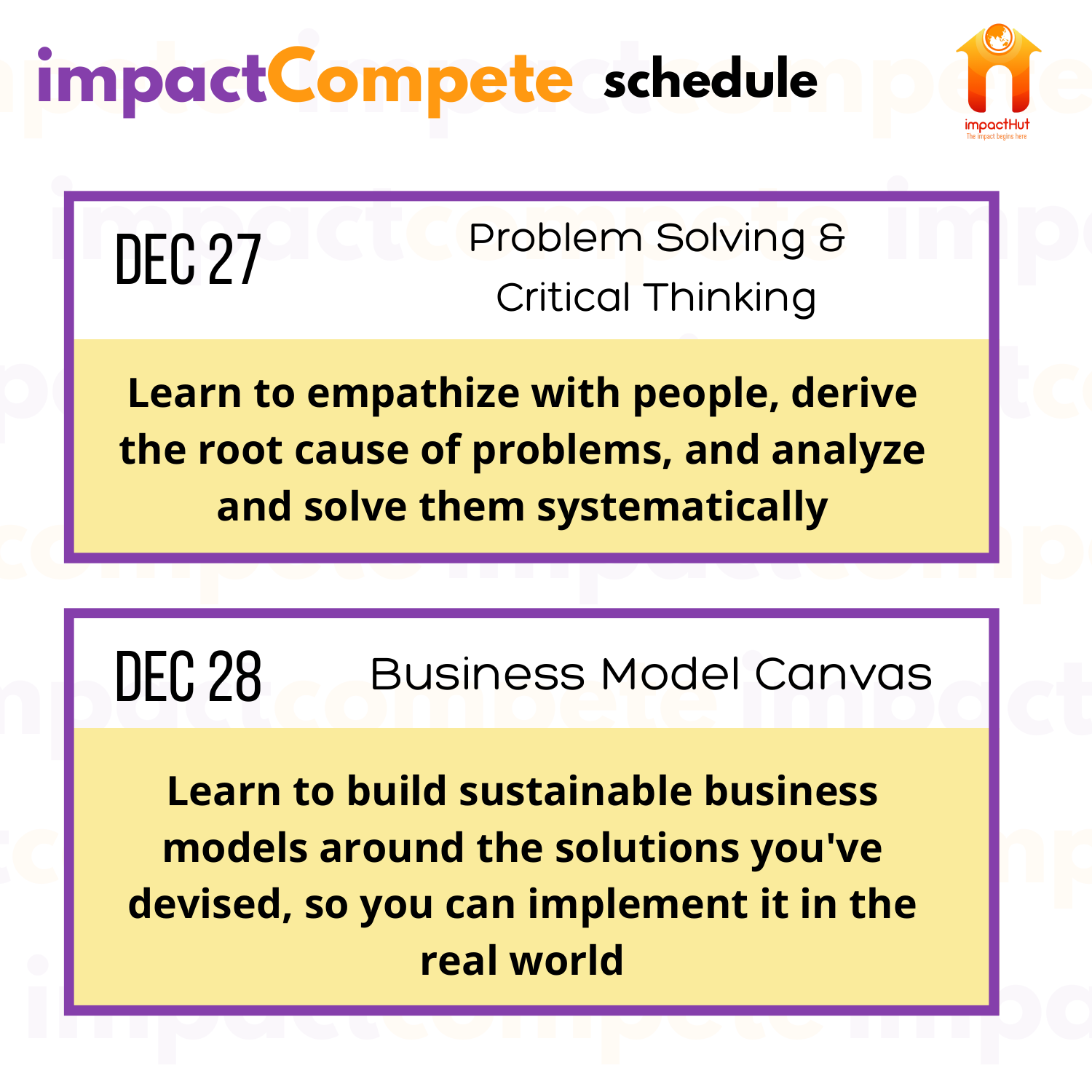



DEC 29

**incompresentation and The COME COMPRESENT** Art or presentation and pitching

**part is a competent of the competence of the competence of the competence of the competence of the competence of the competence of the competence of the competence of the competence of the compete of the compete of the co de la competitude de la competitude de la competitude de la competitude de la competition de la competition de la competition de la competition de la competition de la competition de la competition de la competition de la Learn how to present your ideas and communicate in a way everyone is mesmerized.**

**del 1999 in the Morking in a team of the set of the set of the set of the set of the set of the set of the set of the set of the set of the set of the set of the set of the set of the set of the set of the set of the set** DEC 30 Working in a team

**the effectively in a team and achieve difficult incommented impactually Learn tools and methods to work effectively in a team and achieve difficult goals. You no longer need to be the only one working.**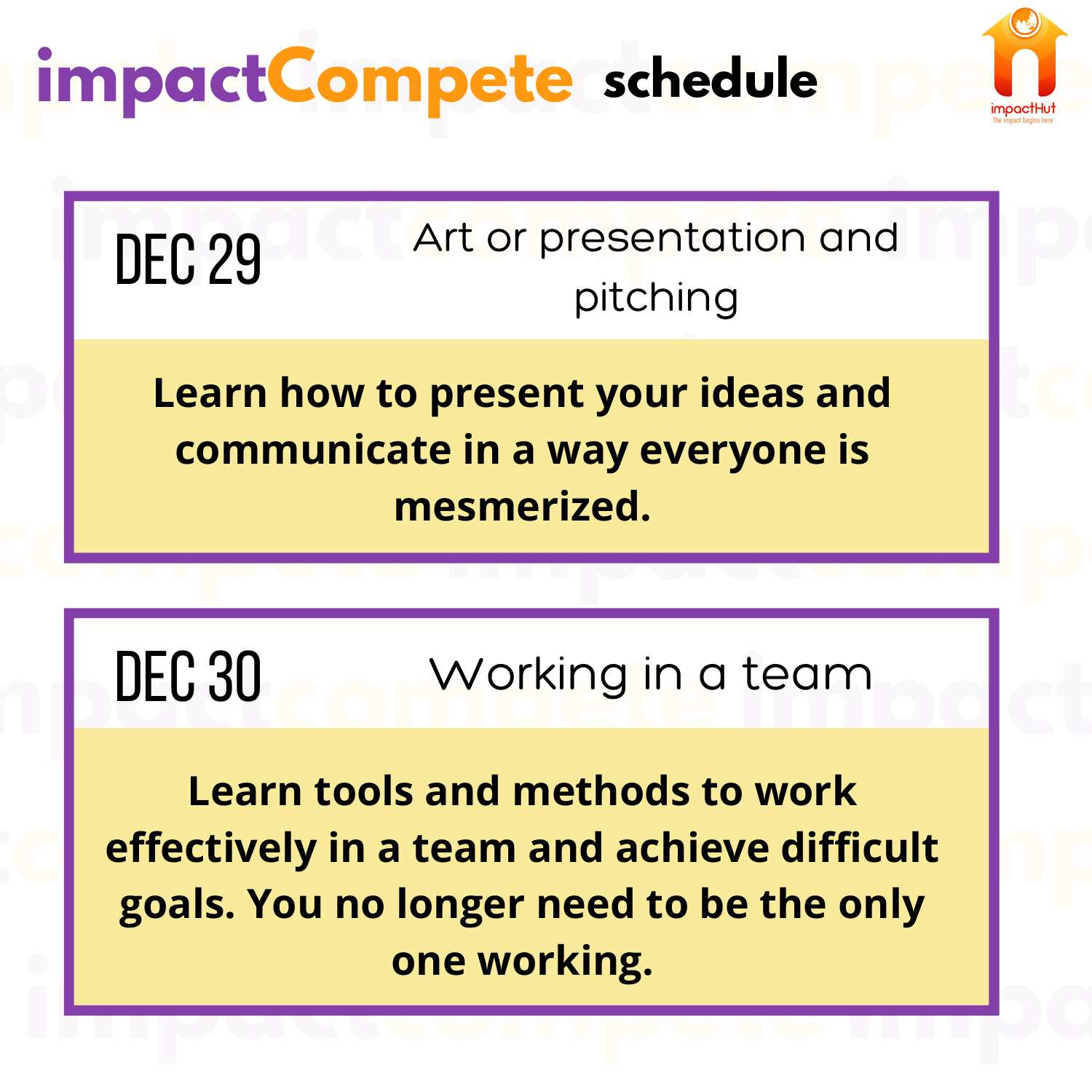



**impacts in the Case of State State Statement** Startup brief & Problem Statement DEC31

**partcompete in the startups you will all the startups you will all the startups you will all the working with and a discussion about An introduction to all the startups you will the problem statement.**

**compete impactcompe**

**has solve the problem** JAN 1-7 Solve the problem

and have loads of fun and learnings in the **Solve the exciting problem statement in teams and have loads of fun and learnings in the process.**